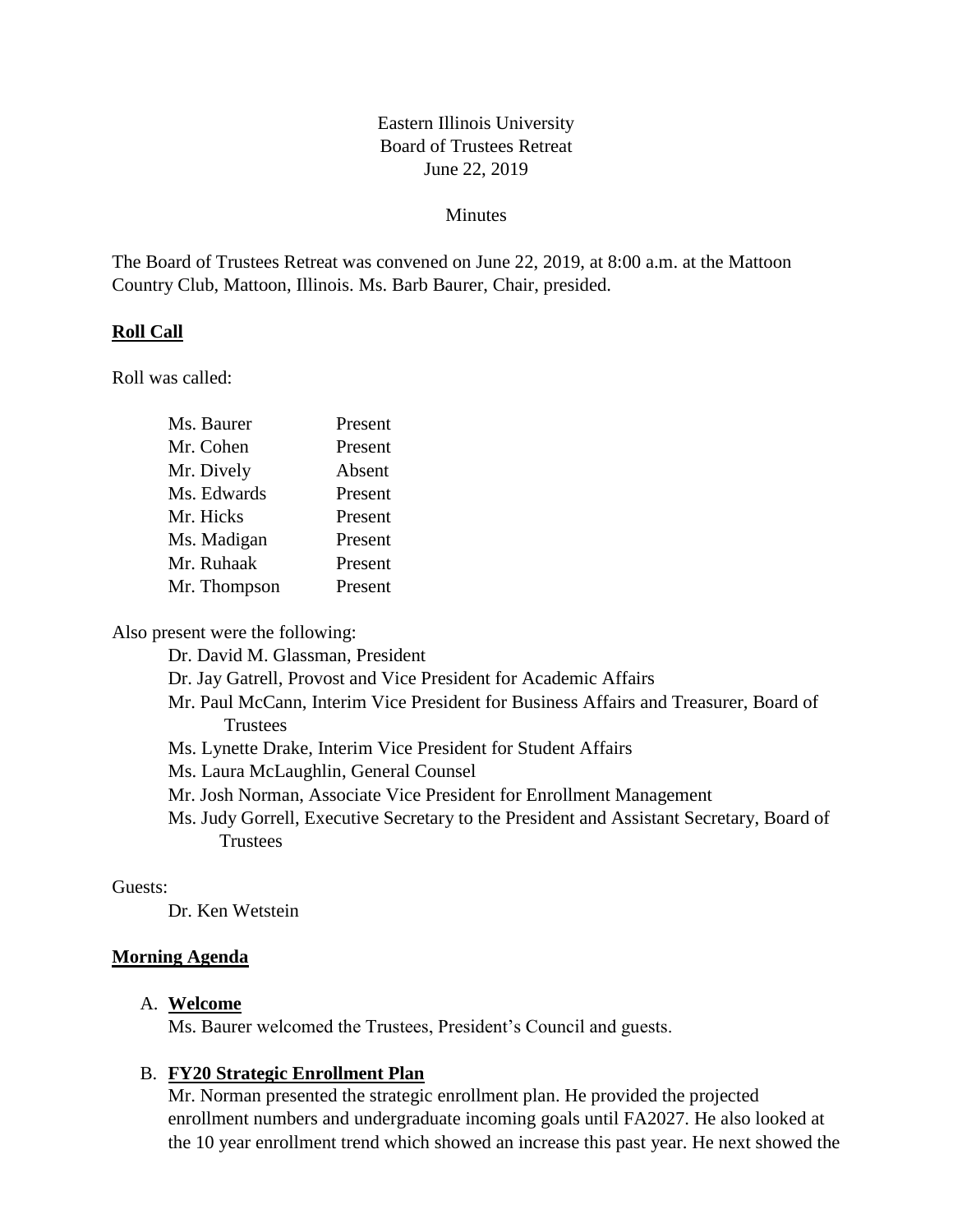territory maps of all of the admissions officers and where the majority of incoming freshmen are from. There is increasing competition within the state for where students will attend school as well as decreasing high school graduates in the state of Illinois. The first primary goal is to grow enrollment across all student populations in order to reach the ideal size for supporting student success, focusing on increasing Latinx students, transfers, and non-traditional programs. The second goal is to solidify the EIU brand by increasing awareness and shaping perception in the higher education marketplace through reviewing publications and marketing, a new digital and traditional media plan, and bettering the physical environment. The third primary goal is to develop consistent, intelligent, and systematic recruitment practices that support an effective pipeline of incoming students to create sustainable enrollments for all new student populations. The fourth primary goal is to expand programs and practices that support student success. Finally, the fifth primary goal is to leverage technology to increase efficiency and better serve and inform prospective students through the enrollment process.

### C. **Intercollegiate Athletics Operations Overview**

Mr. Michael reported that the Intercollegiate Athletics Department is made up of 20 Division 1 sports competing in the NCAA. The core values of the department are integrity, academic success, student-athlete experience, responsibility, and competitive success. EIU competes in the Ohio Valley Conference and Summit League. There are over 450 student-athletes for EIU every year. Students are recruited to every college within the university and are not biased to any particular majors. Some scholarships that are offered extend 5-6 years. Revenues come from appropriated dollars and local dollars such as donations and conference contributions. Athletics will run a deficit in FY19 due to decreased fee support and medical expenses. Instead of reducing the number of programs, a reduced number of scholarships were offered. 81% of student-athletes graduate and 64% of student athletes had a GPA of 3.0 or higher.

#### D. **Academic Affairs Operations Overview**

Dr. Gatrell, Vice President for Academic Affairs, discussed the mission, organization and functions of the Academic Affairs office. The mission focuses on offering a superior, accessible education experience with a commitment to diversity and inclusion. Academic Affairs includes the academic units, enrollment management, academic support, administrative support and media. The functions of Academic Affairs are to ensure academic excellence, coordinate compliance activities with HLC and IBHE, and develop enrollment management efforts. Their FY19 budget was \$52.8 million in expenditures with 239 professional staff and administrators and 584 faculty and instructors.

#### E. **Student Affairs Operations Overview**

Ms. Drake, Interim Vice President for Student Affairs, discussed the functions of Student Affairs and new programs available through the office. Its current resource needs are \$29,514,000 with 410 full-time employees. The new student and family programs provided this past year are orientation, advisement and registration, a 6 week transition program for new students called Prowl, family weekend, and the military student assistance center and student veterans' lounge. Housing and dining services included the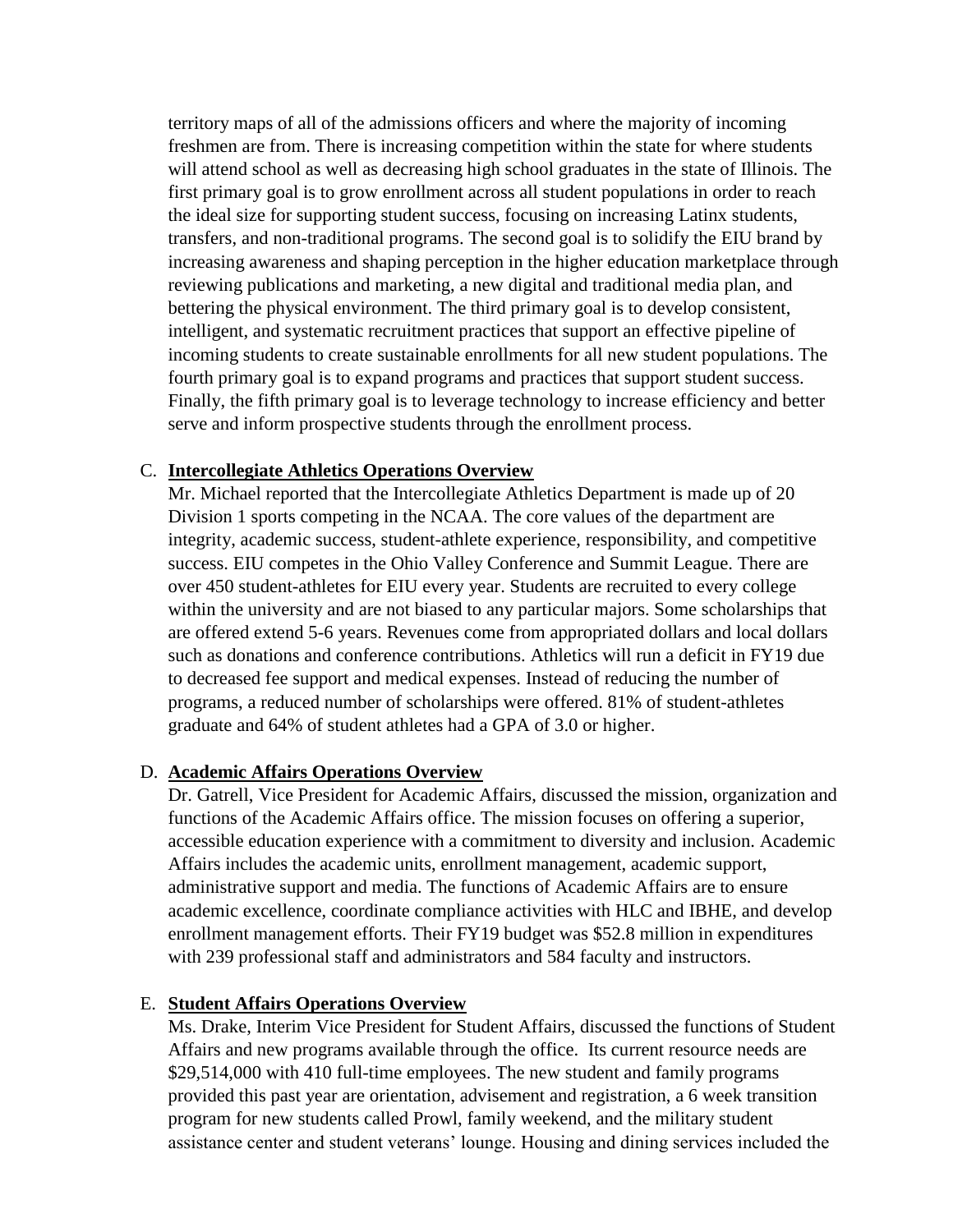self-operated dining program and 14 different living options. Student programs such as student organizations, Greek Life, and student volunteering opportunities are available on campus. Affordable textbook rental services are included in student's tuition price and career services boasted a 94% career placement rate for May 2018 graduates. Finally, students have health and wellness services available to them as well as legal services, the University police department, and Student Accountability and Support office.

# F. **Business Affairs Operations Overview**

Mr. McCann, Interim Vice President for Business Affairs, presented the mission of the office as providing efficient and effective services that are integral to the mission of EIU. Funds are accounted in seven ledgers. Expenditures are delegated into two categories: personnel expenditures and operating expenditures as well as fixed costs. Out of all funds, 58% of expenditures were personnel, 27% were operating, and 15% were fixed cost. Monies requested for Capital projects totaled \$207,132,300; emergency projects totaled \$9,925,000, and capital renewal projects totaled \$32,406,000. He continued by discussing revenue vs expenditures as well as comparing tuition rates. Finally, he looked at FY19 expenditures by vice presidential areas.

# G. **University Advancement Operations Overview**

Dr. Wetstein, EIU's new Vice President for University Advancement, who will begin his employment with EIU on July 15 spoke briefly about his background and his EIU connection.

# H. **President's Office Operations Overview**

Dr. Glassman oversees Academic Affairs, Student Affairs, Business Affairs, University Advancement, Intercollegiate Athletics, General Counsel and Internal Auditing. For administrative support, Ms. Gorrell is the Executive Assistant with the Office Support Specialist vacant. The primary functions of the President's Office are to provide leadership and vision towards University goals, guide the development of the University Strategic Plan, seek and obtain the necessary resources for university operations and support of faculty and student success, oversee the University's finances and manage budget, to maintain financial sustainability and growth, maintain a campus that is supportive, inclusive and safe, represent EIU to the community, assure compliance for of all federal, state and local laws, and foster a campus of collegiality, collaboration and respect for all.

# I. **Labor and Employment Overview**

Ms. McLaughlin, General Counsel, has two offices that report to her. The first is the Office of Civil Rights and Diversity and the Office of Employee and Labor Relations. The Office of Employee and Labor Relations focuses on compliance with all state laws, board regulations, EIU polices and collective bargaining agreements for the current labor organizations on campus. There are 1522 student employees and GAs, 255 negotiated and 236 non-negotiated civil service employees, 403 negotiated, and 44 non-negotiated Faculty and ASPs, and 200 other employees. Finally she discussed complaints handled by the office.